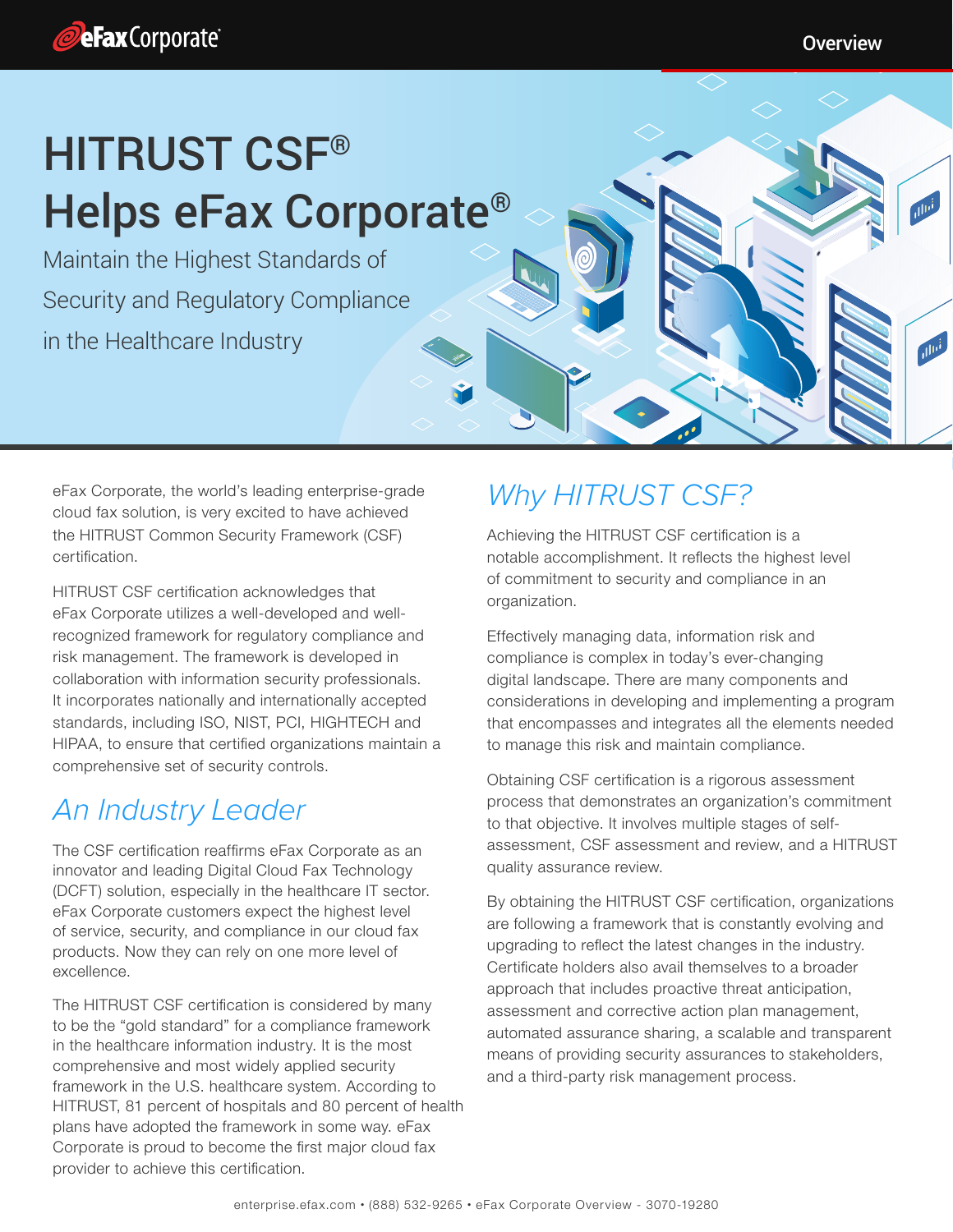



In short, with HITRUST CSF certification, vendors and covered entities have documented assurances that a product or organization is adhering to the most complex standards in healthcare security and compliance for exchanging electronic medical data.

# Why Should Customers Care?

Some of our present and future customers may ask why this is important. What, if anything, will you get out of this certification? It is a fair question, and one we are more than happy to answer.

As an eFax Corporate customer, you entrust us to deliver state-of-the-art cloud fax technology to help you meet your own customers' needs. They are entrusting you with their most sensitive and confidential personal health information, and you are entrusting us with that same information.



eFax Corporate has always maintained the highest standards of privacy, security and regulatory compliance. We incorporate a number of safeguards. Our digital cloud fax technology (DCFT) is designed to comply with financial security and privacy regulations, including HIPAA and GLBA. It meets the most stringent requirements for secure document transmission, in compliance with the recommendations of the National Institute of Standards and Technology (NIST). We protect data at rest according to the Advanced Data Encryption (AES) standard. Your fax data resides in eFax Corporate's Tier III/IV-rated, highly secure colocations and private data centers. We keep your data stored redundantly. Finally, two-factor authentication (2FA) adds a second level of authentication.

All of the above ensures that your data receives maximum protection. By undergoing the process to achieve the HITRUST CSF Certification, and by earning that

certification, eFax Corporate has further demonstrated its commitment to maintaining the highest standards in the industry, and we have added another layer of assurance to our customers.

And all of this is at no cost to you.

## INNOVATION

One of the operating principals at eFax Corporate has always been innovation. Our commitment to innovation has enabled us to deliver best-in-class service and stateof-the-art digital cloud fax technology.

A pioneer in the cloud-fax space for decades, eFax Corporate owns multiple patents enabling the secure and cost-effective on-line transmission of faxes. eFax Corporate offers the most comprehensive cloud-fax solution for enterprises today—including additional security through eFax Secure<sup>™</sup> and Sfax, integration with existing ERP or CRM systems through our eFax Corporate 'RESTful' API, and the eFax Messenger™ desktop and mobile apps.

Our cloud-fax infrastructure employs the most advanced encryption protocols to protect our customers' faxes both in-transit and at rest in our highly secure data centers.

We have endeavored over many years to build out the most robust, reliable, redundant, and secure cloud-fax network in the world. (No other provider's network even comes close.)

Because of all of this, we are the world's leading provider of on-line fax services. eFax Corporate has been securely and reliably transmitting faxes for enterprises for more than 20 years.

Receiving the HITRUST CSF Certification demonstrates eFax Corporate's commitment to ongoing innovation and to maintaining the highest quality product and the highest level of service to our clientele.

The CSF certification ensures that our DCFT will continue to comply with privacy and security laws in the delivery of personal health care information as the field continues to grow and change. By staying ahead of those changes, eFax corporate is providing our customers with a greater piece of mind that their information will remain secure.